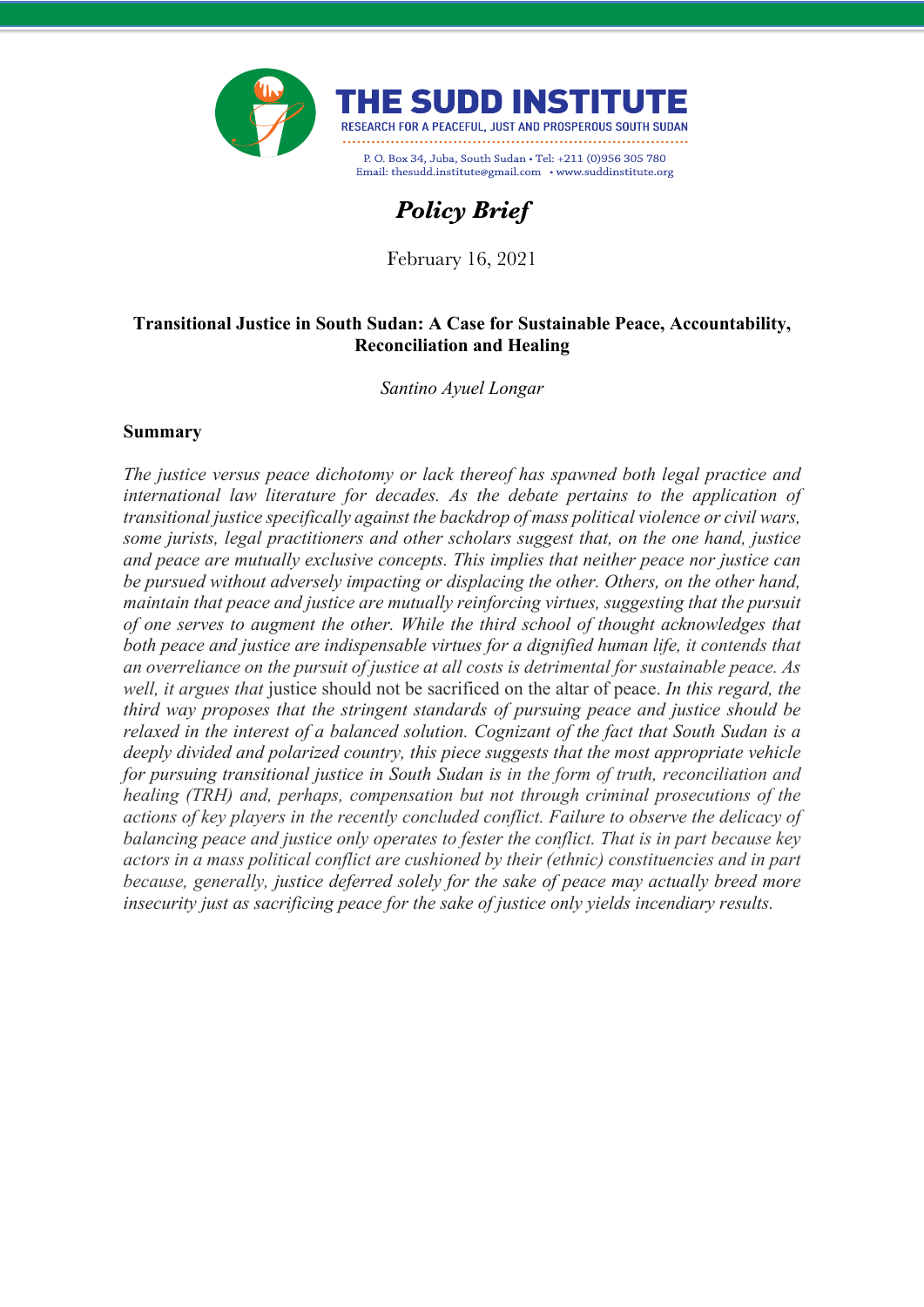# **1. Introduction**

ince 2020, South Sudan, the world's youngest country, has been making concerted efforts to recover its shattered soul following years of a protracted conflict that claimed at least tens of thousands of human lives and flashed down most of the socio-economic and political structures. The phrase "at least" connotes a country's socio-economic and political structures. The phrase "at least" connotes a significant caveat, having regard to the fact some (Western) sources estimate the war fatalities to be as high as 400,000 over a period of 5 years—beginning from 2013 to 2018 [Rolandsen, 2015; *The Sentry Report*, 2019; London School of Hygiene and Tropical Medicine,  $2018$ <sup>1</sup>.

The signing of the Revitalized Agreement on the Resolution of the Conflict in the Republic of South Sudan (R-ARCISS) in 2018, however, paved the way for the formation of a new Unity Government (RGONU) in February. The R-ARCISS commits the RTGONU and the people of South Sudan to rebuild their country, in part, by pursuing modalities for fostering sustainable peace, create a conductive environment for boosting livelihood opportunities, and reconciling various groups and communities.

While the R-ARCSS presents a number of important provisions, Chapter V in particular provides for Transitional Justice, Accountability, Reconciliation and Healing. To that end, the R-ARCISS commits the RTGONU to pass an enabling piece of legislation with the view to establishing three main transitional justice institutions, namely the Commission for Truth, Reconciliation and Healing, the Hybrid Court, and the Compensation and Reparation Authorities. 2

The establishment of these tripartite institutions is, thus, imperative, having as their principal objectives, first, of ensuring that perpetrators of mass atrocities committed by either side to the conflict are held accountable. Second, that justice is rendered to the victims (including, though impractical, the idea of compensating victims). Finally, that the people of South Sudan get the opportunity to reconcile and find healing from the traumatic experience of war and animus towards one another. But in many practical respects, the quest for peace or justice may yield incendiary results as discussed below.

Against this backdrop, this paper seeks to advance a proposition that in light of deep-seated divisions and polarization that exist in South Sudan, criminal prosecutions are more likely to erode the gains of, and even unravel, the R-ARCISS. For this reason, the most viable vehicle for implementing transitional justice in South Sudan is the truth, reconciliation and healing process. Finally, the paper provides policy considerations and recommendations for why this approach is rationally more justifiable and practical in the context of South Sudan.

# **2. Peace versus Justice: Mutually Exclusive or Reinforcing?**

While both justice and peace are desirable virtues for a dignified human life and/or existence, a commitment to attaining the objectives envisioned by the R-ARCISS should take into consideration the long-term goals of concurrently pursuing sustainable peace and

<sup>&</sup>lt;sup>1</sup> While a number of Western studies put the number of fatalities to at almost 400,000, this figure is yet to be established by official government sources.

<sup>&</sup>lt;sup>2</sup> In fact, South Sudan has recently indicated that it is moving towards establishing the Hybrid Court to try the actions of those accused of perpetrating war crimes and crimes against humanity between 2013 and 2018.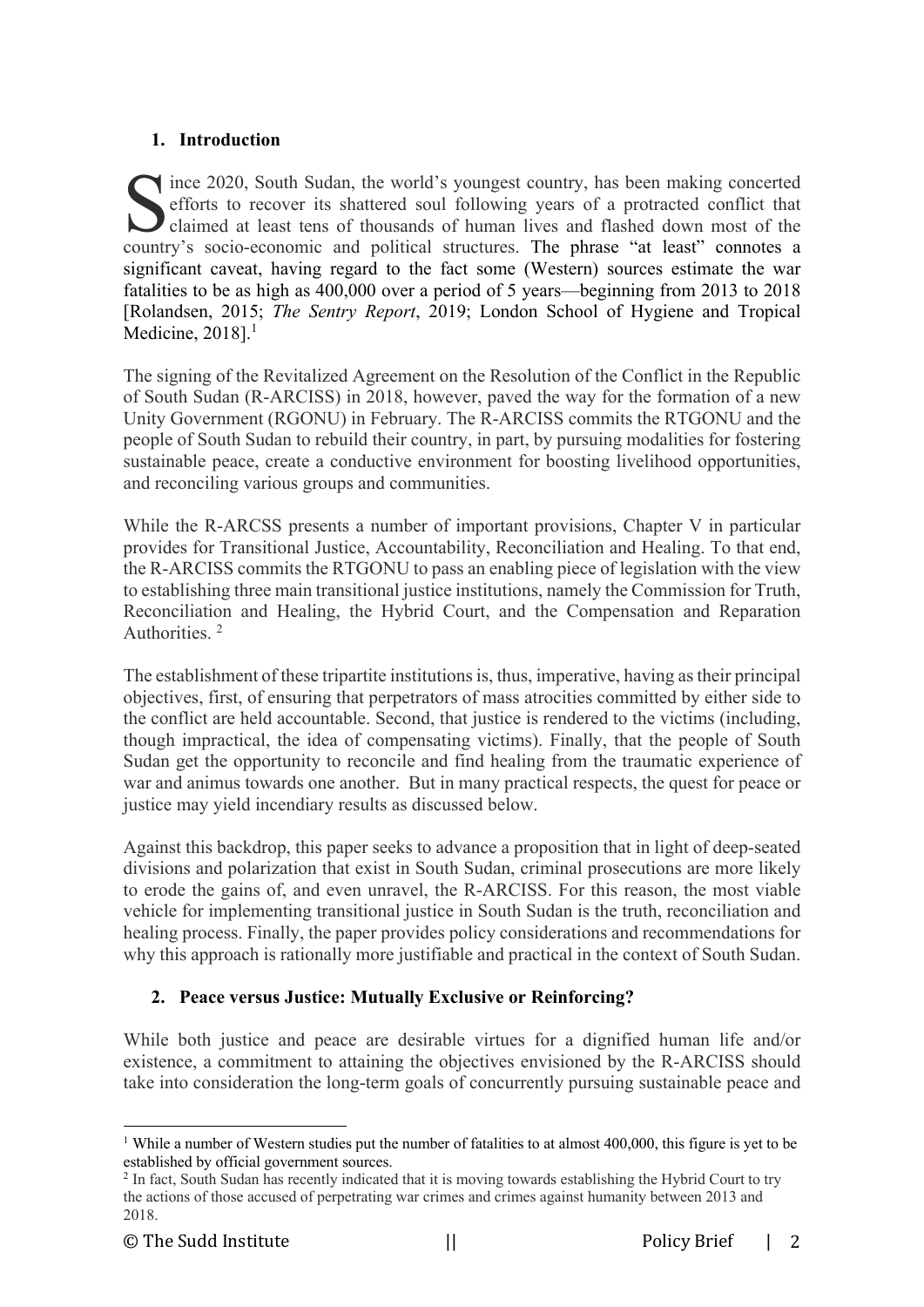justice. This consideration includes a concern that a rigid pursuit of justice or peace may practically undermine the underlying vision for durable peace or justice. It may, as well, obstruct the implementation of the R-ARCISS. That is, in the circumstances in which the impugned acts were committed in South Sudan between 2013 and 2018, an overly ambitious commitment to justice may only come to pass at the expense of sustainable peace and vice versa. This, consequently, may defeat the grand scheme, architecture, vision and object of the R-ARCISS.

Traditionally, the peace versus justice debate revolves around two contrasting schools of thought. The first postulates that peace and justice are mutually reinforcing concepts while the second predicates itself on the idea that peace and justice are—without any balance of convenience—mutually exclusive imperatives. To these two theories, there also exists a third mechanism: truth, reconciliation and healing. The third mechanism may be sought along the spectrum of the other two traditional schools. Each of these three schools is briefly discussed below.

## **2.1. Justice and Peace are Mutually Reinforcing Imperatives**

Those who argue that peace and justice are mutually reinforcing concepts claim that attaining peace is much more than the end of war or violent conflict and that any meaningful search for peace can only be founded on rendering justice to victims and punishing the culprits. Otherwise, any peace agreement not predicted on justice is intrinsically vulnerable: being subject to collapse and reversing the gains of a peace agreement (Phil and Sylvie Good, 2019). Along this line, justice is seen as an essential element of realizing sustainable peace, having the ability to provide the necessary remedy to the victims of mass atrocities arising from political violence. Finally, proponents of the primacy of justice as a foundation for sustainable peace contend that an overreliance or focus on justice also serves vindication and retribution purposes against perpetrators of mass atrocities. It is along this line that peace and justice are seen as mutual imperatives. The contention that peace and justice are mutually augmenting clearly goes against the grain of a Latin legal philosophy that "f*iat iustitia pereat mundus."* This philosophy is co-extensive with the idea that justice must be pursued at all costs, even if doing so culminates in bringing the world to an end (Krzan, 2016).

The proponents of the "no peace without justice" philosophy cite the pacifying effects of the 1947 Nuremberg and Tokyo Military Tribunals Trials in Germany and Japan, respectively. These two trials, against the operating minds of the Nazi regime and Imperialist Japan, are, in other words, often used to demonstrate how a robust commitment to the pursuit of justice ushers post-conflict societies into sustainable peace. This further suggests that courts must be part of the ultimate end to wars or violent conflicts. This can only come to pass as a function of prosecuting individuals most responsible for egregious atrocities in the face of mass political violence (Ohlin, 2009). Courts and criminal tribunals are, thus, an essential instrument of realizing sustainable peace (Blewitt, 2006).

This leads to the natural conclusion that justice and peace are not contradictory but mutually augmenting virtues, having the capacity to promote and sustain each other (UN Secretary, General, 2004). The implication is that where mass crimes are not addressed because the underlying cause of a violent conflict is only embellished, the victims' calls for justice are only muted, leaving the odds largely stacked against the peace. Put differently, the danger of violence recurring, remains high.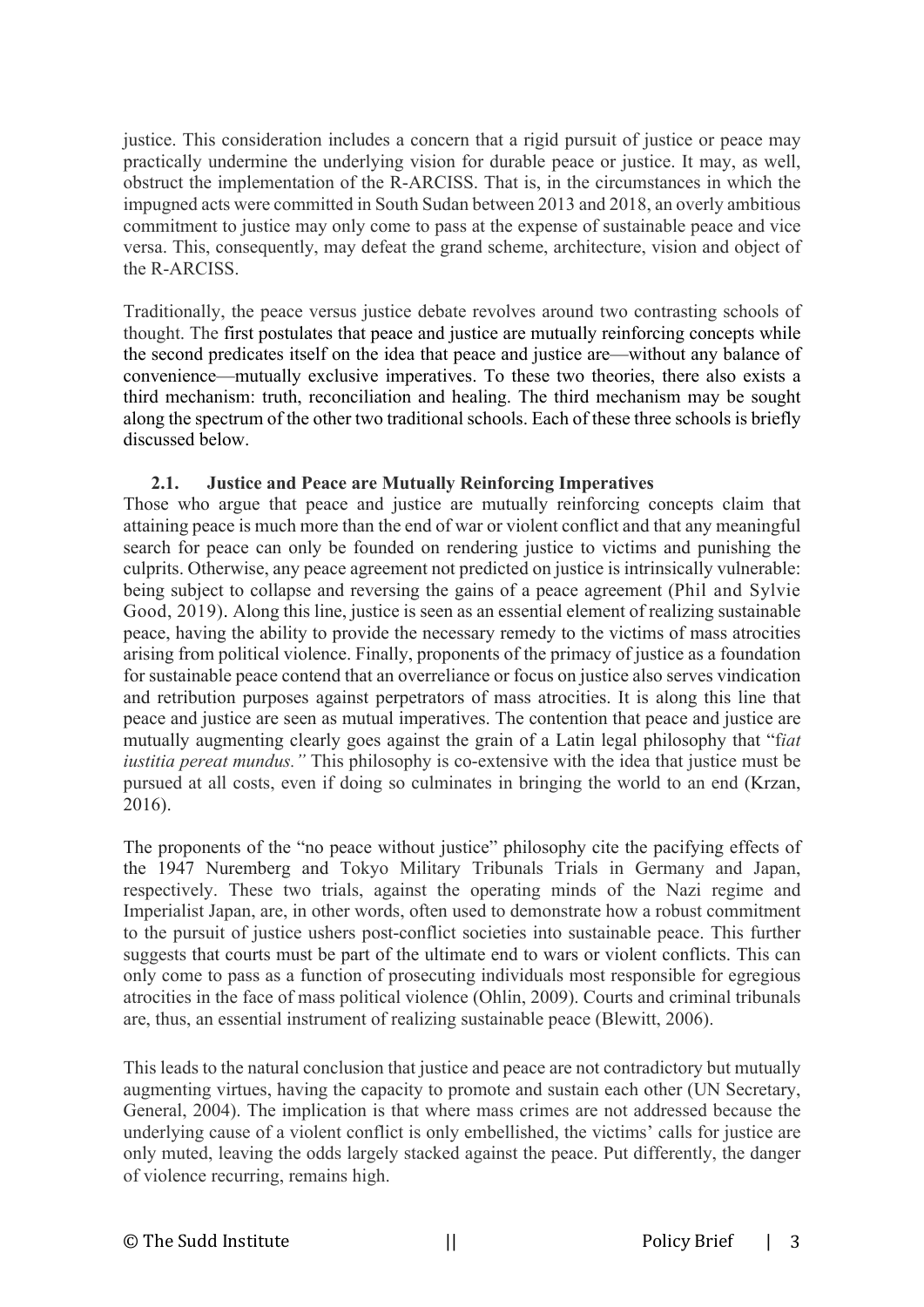Yet this claim must be understood against the backdrop of the fact that the two tribunals cited above were vehicles for delivering "victors' justice" in the aftermath of World War II. Their paradigm and organizing principle precluded any significance of balancing demands for peace and justice in a situation where both sides enjoy equal arms (LeRiche, 2014).

# **2.2. Peace and Justice are Mutually Exclusive Imperatives**

The proponents of the theory that justice and peace are mutually exclusive imperatives contend that, in the context of mass political violence, an overly ambitious commitment to the pursuit of justice does not only undermine the attainment of sustainable peace but also overlooks the significant role of key war architects (whatever their respective roles may have been during the conflict) in the negotiations that eventuate in the signing of peace agreements. This, proponents claim, suggests that much as it may be insisted that "f*iat iustitia pereat mundus,"* the search for a more sustainable peace is, by and large, premised, on ensuring that peace-mediators and its guarantors strive to bring together all military combatants and their constituencies. The interests of these groups must never be sacrificed on the altar of justice (Mbeki & Mamdani, 2014).

This leads to an important conclusion that in the event of a conflict between the concurrent pursuit of peace and justice, the pursuit of peace must supersede the quest for justice. In this regard, an overly ambitious pursuit of prosecuting perpetrators of mass atrocities in a postconflict society more is likely to undermine the realization and implementation of any peace agreement. That is because prosecuting perpetrators of political violence tends to be seen by their supporters as an *en masse* prosecution of their entire constituencies. Such optics are more likely to torpedo the chances of political settlement in post-conflict societies (LeRiche, 2014, *supra*). In fact, peace negotiators may themselves fear being arrested or prosecuted following the signing of peace, especially if they (and they often) are perpetrators themselves. For this reason, an insistence on accountability may inhibit or obstruct efforts for ending conflicts or wars (Gissel, 2015, and Hayner, 2000, Skaar, 2018).

More importantly, a stringent demand for accountability tends to undermine the ability of any sitting government to defend itself from an armed opposition. For instance, if a legitimate government is ever to assert its authority without being able to protect itself against violence or threats of violence from any violent opposition, then the concept of a legitimate government falls asunder. This may make all governments vulnerable and engender long-term instability. The stakes could not be higher especially in developing countries. That is because no country would be able to use force to defend itself. Yet all governments should be able to enjoy a modicum of latitude to deploy the legitimate use of force not only to protect themselves but to keep law and order (LeRiche, 2014, *supra*). Imbued by this approach, the Truth and Reconciliation Commission for Sierra Leone in 1999, emphasized that "those who argue that peace cannot be bartered in exchange for justice, under any circumstances, must be prepared to justify the likely prolongation of an armed conflict" (Report, vol. 3b, Section 11).

This view is, as well, in sync with scholarship on the enduring tensions between the two ideals. On the one hand, an insistence on prosecution or pursuit of justice is tantamount to the prolongation of violent conflicts or hostilities. The pursuit of peace, on the other hand, requires that mediators and guarantors of peace resign themselves to some form of injustice (D'Amato, 1994). A stringent pursuit of prosecution operates as a disincentive for peace, having the potential to inspire a prolongation of conflicts and eventuate in the commission of even more atrocious crimes (Clark, 2012). In this connection, the task of ending violent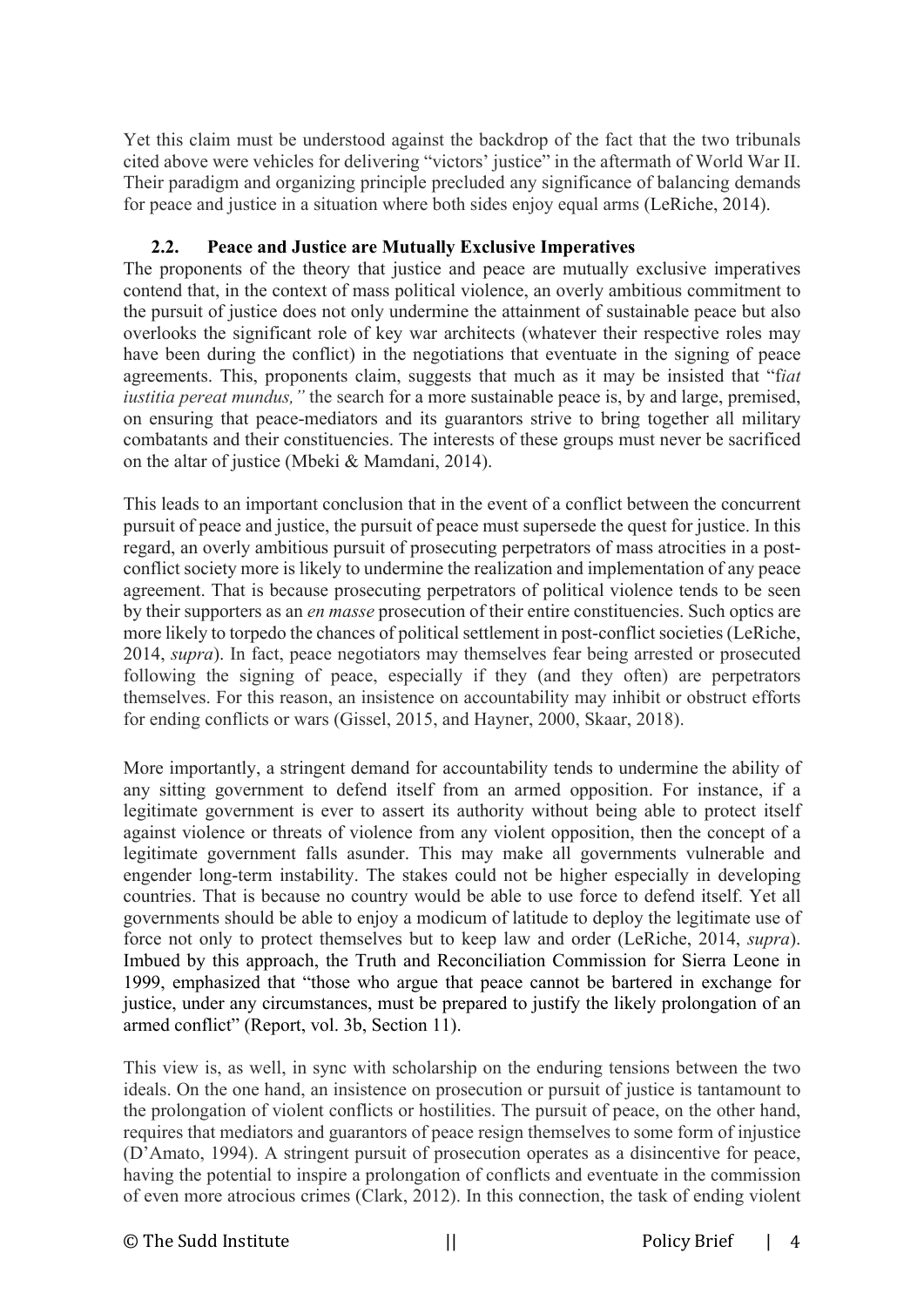conflicts and wars requires peace negotiators and mediators, as well as guarantors of peace, to remain seized and vigilant about assuming the shoes of a prosecutor (Anonymous, 1996).

In short, advancing the cause of peace and justice, especially in fragile post-conflict societies such as South Sudan, demands strategic considerations and planning with the view to integrating both peace and accountability carefully, having regard to proper sequencing and timing of implementing agreed upon items in the peace agreement **(**Krzan, 2016, *supra*, 2009**).** Seen as such, a more balanced solution may be explored along the spectrum of values relating to peace and justice (UN, SG, 2004, *supra*).

# **2.3. Truth, Reconciliation and Healing and Rehabilitation: Customizing the Application of Transitional Justice to the Specific Needs of South Sudan**

In the context of applying the concept and practice of transitional justice to a deeply divided post-conflict society such as South Sudan, customizing the concepts of transitional justice or the justice versus peace debate to specific domestic needs is part of the inherent dilemma that peacemakers and human rights advocates have to grapple with.

While a criminal justice system is generally more appropriate in terms of exacting accountability and rendering justice directly to victims of mass political violence, the pursuit of justice must also be examined from the standpoints of both its salutary effects (especially on society) and deleterious effects (especially on an individual perpetrator or victim). Notably, the quest for peace and justice demands the establishment of a more inclusive and comprehensive process that seeks to strengthen institutional structures, promotes the rule of law as well as law and order (LeRiche, 2014, *supra*).

A more pertinent opinion on this matter was jointly issued by the former President of South Africa, Thabo Mbeki, and Professor Mahmood Mamdani in An Op-ed published in the *New York Times*, in 2014. In their article entitled, "Courts Can't End Wars," the authors underscore that in the face of mass political violence, criminal accountability ought to be placed on the backburner. That is because, in their view, actions of key political leaders should be decriminalized as much as possible in order to resolve the underlying causes of violent political conflicts. Such a contention is plausible in light of the fact that in the course of political violence, the premium should be placed on the search for truth, reconciliation, healing and (one may add) rehabilitation, rather than criminalizing the behavior of the operating minds of political conflicts.

If the premise of the argument put forth by both Mbeki and Mandani is any guide, it stands to reason that what South Sudan needs, especially in its early stages of state-formation, is not criminal prosecution but a truth, reconciliation and healing (TRH) program that mirrors what was done in other African countries, such as South Africa, Mozambique, Sierra Leon and Rwanda between mid-1980s and early 1990s. This is why the two authors went on to suggest that, besides a truth and reconciliation approach that builds the society from the bottom up, South Sudan should also continue with the "Big Tent" policy as part of political settlement of the conflict. Doing so, they stress, would bring together all military combatants, whatever their respective roles may have been during the conflict.

In this connection, it is plausible to contend that customizing the application of transitional justice in the context of South Sudan is better workable if a premium is placed on the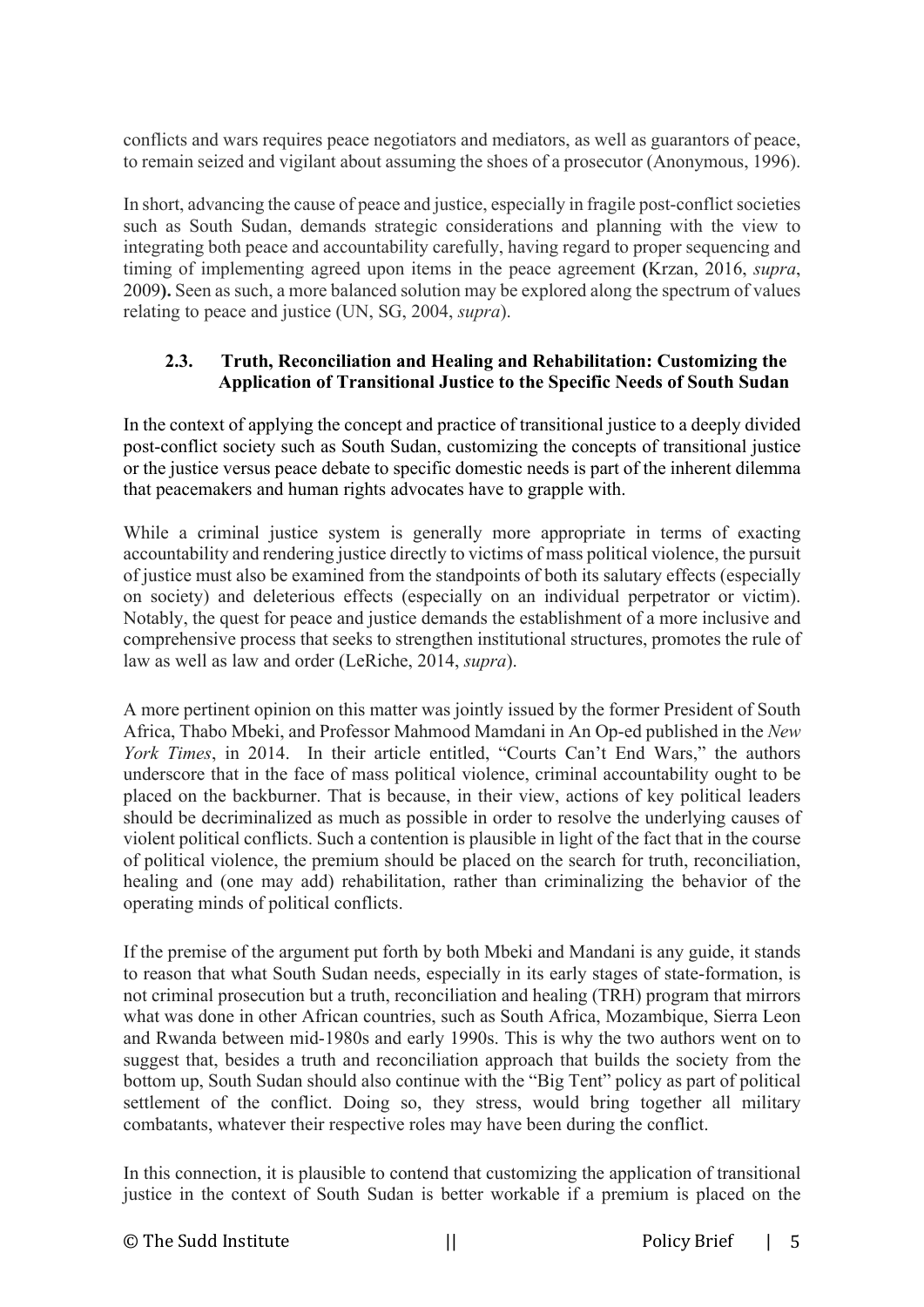traditional justice system involving truth, reconciliation and healing. Both Mbeki and Mamdani believe that the TRH process is far superior to criminal justice system approach when dealing with issues arising from mass political violence. Again, that is because, in light of the fact that almost all perpetrators of political conflict have (ethnic) their constituencies, criminal prosecutions of key actors in the conflict are more likely to be construed as a form of witch-hunt. For this reason, prosecuting such actors potentially undermines the quest for sustainable peace generally and the implementation of a peace agreement specifically.

Nevertheless, in the face of the magnitude of violence that South Sudan has had to endure, especially between 2013 and 2018, one would be remiss to dismiss the idea that some form of accountability is unavoidable.

In a fragile and deeply polarized country such as South Sudan, however, accountability can hardly be achieved by adopting an adversarial approach to justice. Rather, a more customized approach that is consistent with traditional justice values such as but not limited to the concepts of truth (an admissions of guilt), reconciliation, forgiveness and healing, as well as compensation in rare circumstances, may be more suitable (LeRiche, 2014, *supra*). A conception of justice encompassing such values can be found among many communities in South Sudan.

Matthew LeRiche and Marc Nickkle have specifically identified the concept of *puk/pug* among the Dinka. *Pug* aims at ensuring that perpetrators of violence must be made to pay compensation for wrongful death. Where *pug* has not been undertaken as sanctioned by customs, a cycle of revenge killing may ensue. That also suggests that failure to observe the framework of customary justice inherently perpetuates violence in the form of revenge killing on the part of the victim's relatives (LeRiche, 2014, *supra*). The net result is an endless cycle of violence among different groups. Furthermore, unlike criminal prosecution, *pug* involves the participation of communities on both sides of the conflict (Nikkle, 2001). And its outcomes, one may add, are realized in the form of a win-win (not one of win-lose) solutions that are normally associated with criminal prosecution.

For this reason, an approach to the transitional justice framework in South Sudan should primarily be premised on TRH, having regard to the fact that South Sudan is a deeply divided and polarized society where the application of an adversarial (criminal) justice may produce incendiary results. If South Sudan takes the path of criminal prosecutions against the alleged perpetrators of violence and mass crimes, it cannot be an exaggeration to underscore that perpetrators will feel betrayed by those on whose behalf they purportedly responded. That is, the likelihoods of feeling that they were being used by the State or political leaders as an end cannot be exaggerated. Furthermore, their respective constituents are likely to see criminal prosecutions as a witch-hunt and may react in a way that may well unravel the R-ARCISS.

## **3. Conclusion**

The foregoing demonstrates that the peace versus justice dichotomy requires a balance of convenience. In assessing what appears to be an inverse relationship between peace and justice, this piece has emphasized that neither the rigid principle of "f*iat iustitia pereat mundus*" nor the idea that justice must be sacrificed on the altar of peace is helpful in realizing both justice and sustainable peace in a post-conflict South Sudan*.*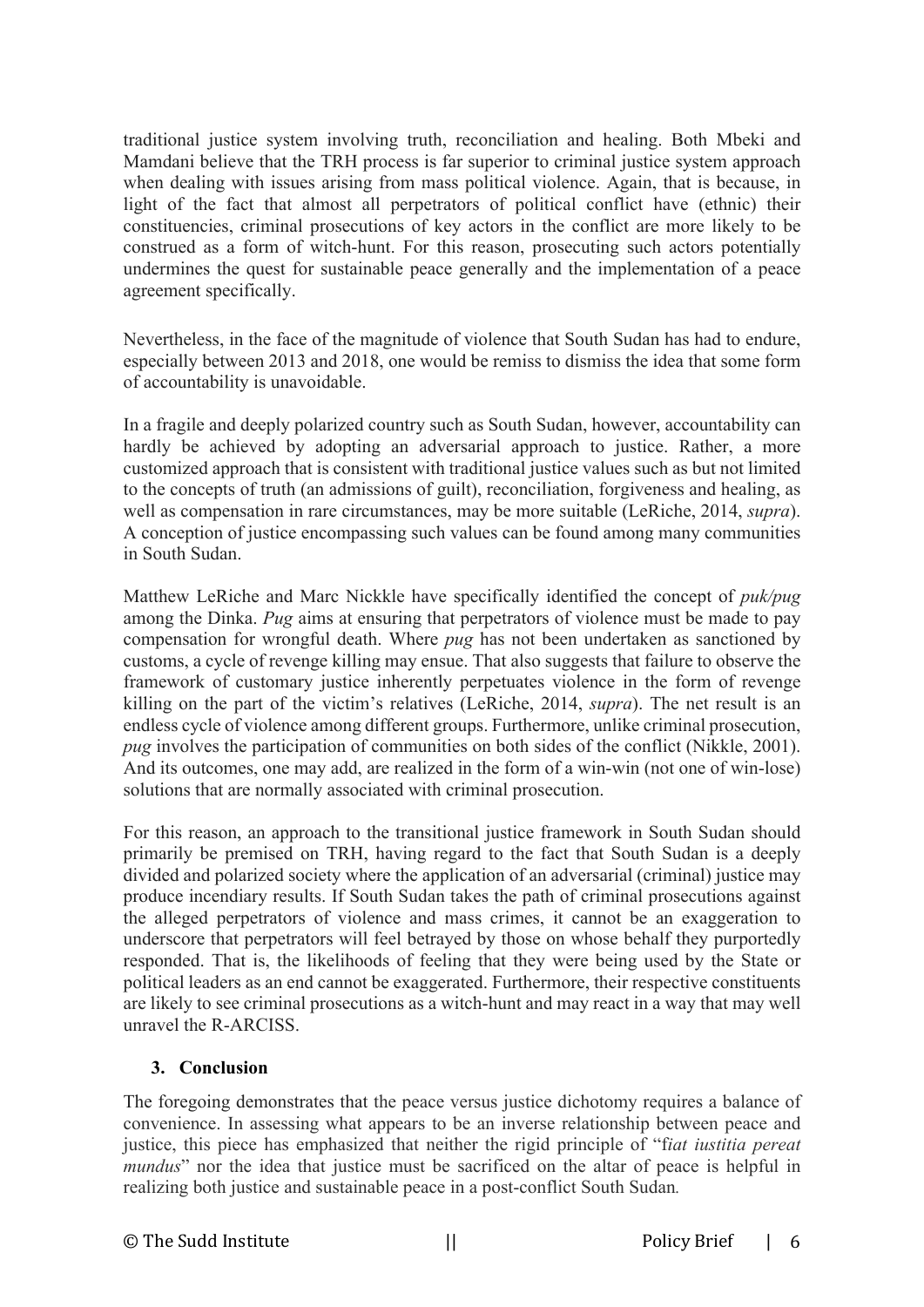For this reason, a more balanced approach to the peace versus justice dilemma in the specific context of South Sudan can be found by adopting a third way in the form of truth, reconciliation and healing, not by criminalizing the actions of key political players in the conflict. Failure to observe the delicacy of balancing peace and justice only operates to ferment the festering of violent conflicts. That is because justice deferred solely for the sake of peace may actually breed more insecurity just as sacrificing peace for the sake of justice only yields incendiary results.

### **4. Policy Considerations and Recommendations**

In light of the deep-seated divisions and polarization that exist in South Sudan today, it is critical to ensure that an approach to transitional justice in South Sudan is one that preserves as much as possible the imperatives of both peace and justice. The implementation of the R-ARCISS' provisions on transitional justice should not push the boundaries too far. With this in mind, it is important that the RTGONU and the international community consider the following policy considerations and recommendations.

- (i) First, mass political violence is largely driven by key political actors or perpetrators who respond to the call or purport to protect the interests of certain constituencies. Since their constituencies see them as surrogates of their own welfare, it would be counterproductive to approach the case of transitional justice in South Sudan through criminal prosecutions. Rather, what is advisable to pursue in the context of South Sudan is the program of truth, reconciliation and healing (and compensation where necessary). That is because any effort to pursue criminal prosecutions operates to advertently or inadvertently undermine the interests of sustainable peace, just as any approach that places a premium on the primacy of peace undermines the cause of justice. For this reason, the application of transitional justice principles must be customized in such a way that contextualizes specific domestic justice system that promotes the search for truth, reconciliation, healing and forgiveness, not retribution or vindication.
- (ii) Second, the RTGONU and the international community should not ignore the resolutions of events and parallel domestic processes that are intended to achieve the same results as transitional justice. For instance, the South Sudan National Dialogue process, which ended in December 2020, took nearly 4 years to complete. It meticulously collected a huge amount of data, both from the grassroots and political elites. It sought people's views on the best ways for assuring a prosperous and peaceful country by focusing on major thematic issues such as governance, economic and structural reforms, as well as modalities for building strong and vibrant public institutions. It also sought to promote social cohesion among different groups and communities. The process received remarkable reception from all quarters of South Sudan, except among some political elites. More importantly, the objectives of the National Dialogue paralleled those of the R-ARCISS. Since the National Dialogue does not, in pith and substance, contradict or frustrate the spirit, scheme and framework of the R-ARCISS, it is a complementary process to the R-ARCSS. In fact, one may add that the scope of the National Dialogue is far wider than that of the R-ARCISS, considering that the scope of the latter is limited to accommodating the interests of parties to the conflict, while the former covers the interests of the wider public, having the ability to accommodate all the voices of the people of South Sudan with the view to addressing varying grievances. So considered, the National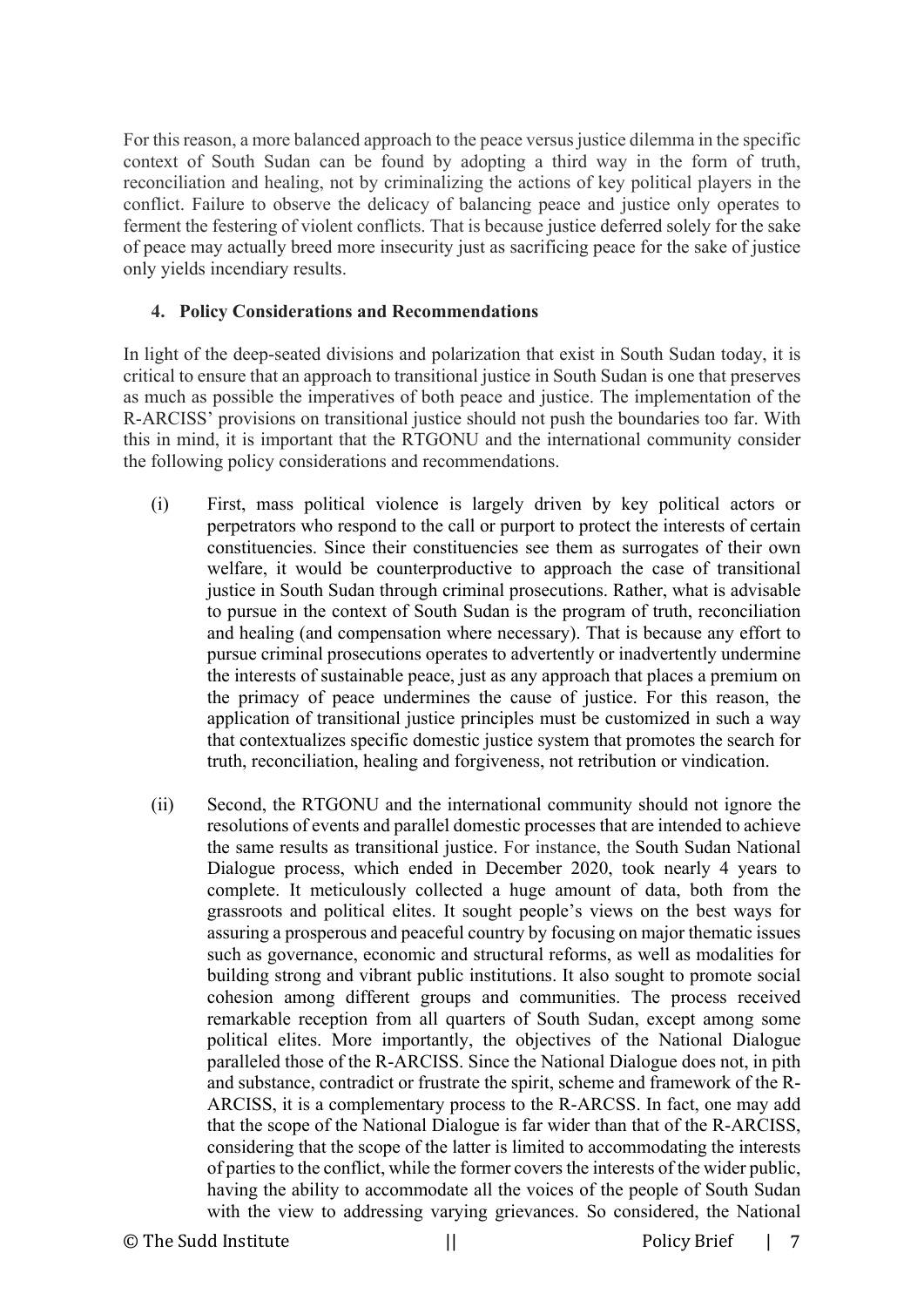Dialogue resolutions epitomize the decision of the sovereign people of South Sudan, representing all ten states and three administrative areas. For this reason, an approach to transitional justice should ensure that it does not negate or controvert any settlement process or framework that the people of South Sudan have accepted as legitimate and conciliatory. The resolutions of the National Dialogue should be factored into consideration in carrying out the precepts of transitional justice in the country. In making this recommendation or public policy consideration, this paper is mindful of the fact that an imperfect obligation in the form of TRH runs the risk of failing because it has no legal teeth: it is lacking in prosecutorial powers. Yet one may ask whether the fear of the failure of the TRH process is potentially greater than the fear of a return to war. This piece argues that the latter would be more catastrophic.

- (iii) Thirdly, in pushing for the implementation of the R-ARCISS' provisions on transitional justice in South Sudan, the RTGONU and international community should enlist the support of regional and continental bodies to press upon them the superiority of TRH over criminal prosecutions. It is this paper's considered position that criminal prosecutions are more likely to open a Pandora's Box in the region and beyond. The putative precedent established by criminal prosecutions arising from the practice of a hybrid court in South Sudan could very well snowball into a practice that may not bode well for most countries in the region, considering that the ingredients for the nature of mass political violence and their attendant atrocities seen in South Sudan are ripe and readily discernable in almost all countries in east Africa and beyond, notwithstanding differences in the magnitudes and frequencies of occurrence of such crimes in each country.
- (iv) Despite the policy consideration and recommendation in (iii) above, it is worth noting that South Sudan should take the process of transitional justice very seriously. It does not matter how long this process takes. What is important is that some form of justice to the victims and personal accountability should not and cannot be avoided. For instance, even if they escape jail time, all individuals—military or political leaders— accused of war crimes or crimes against humanity in the course of the 2013-2018 conflict should be barred from running or holding any public office. Through the TRH process, the people of South Sudan have the power to bar from holding any public office anyone deemed to be an obstacle in advancing the greater good. This ban should not be limited to those most responsible for violence and mass crimes but also anyone found to have engaged in egregious conduct of economic corruption and plundering of natural resources, etc.
- (v) Where necessary, some of the crimes committed between 2013 and 2018 should be tried by means of traditional legal system. For instance, matters of cattle theft or destruction to a private property during the war can be tried through traditional court systems where some form of compensation can be exacted.
- **(vi)** Finally, as a matter of public policy, the idea of reparations or compensation for damages incurred between 2013 and 2018 should not be part of the transitional justice accountability. That is because it is often difficult to quantify the volume of damages in the face of civil conflict as well as determining which side was responsible for which damages. Second, in a developing country such as South
- © The Sudd Institute || Policy Brief | 8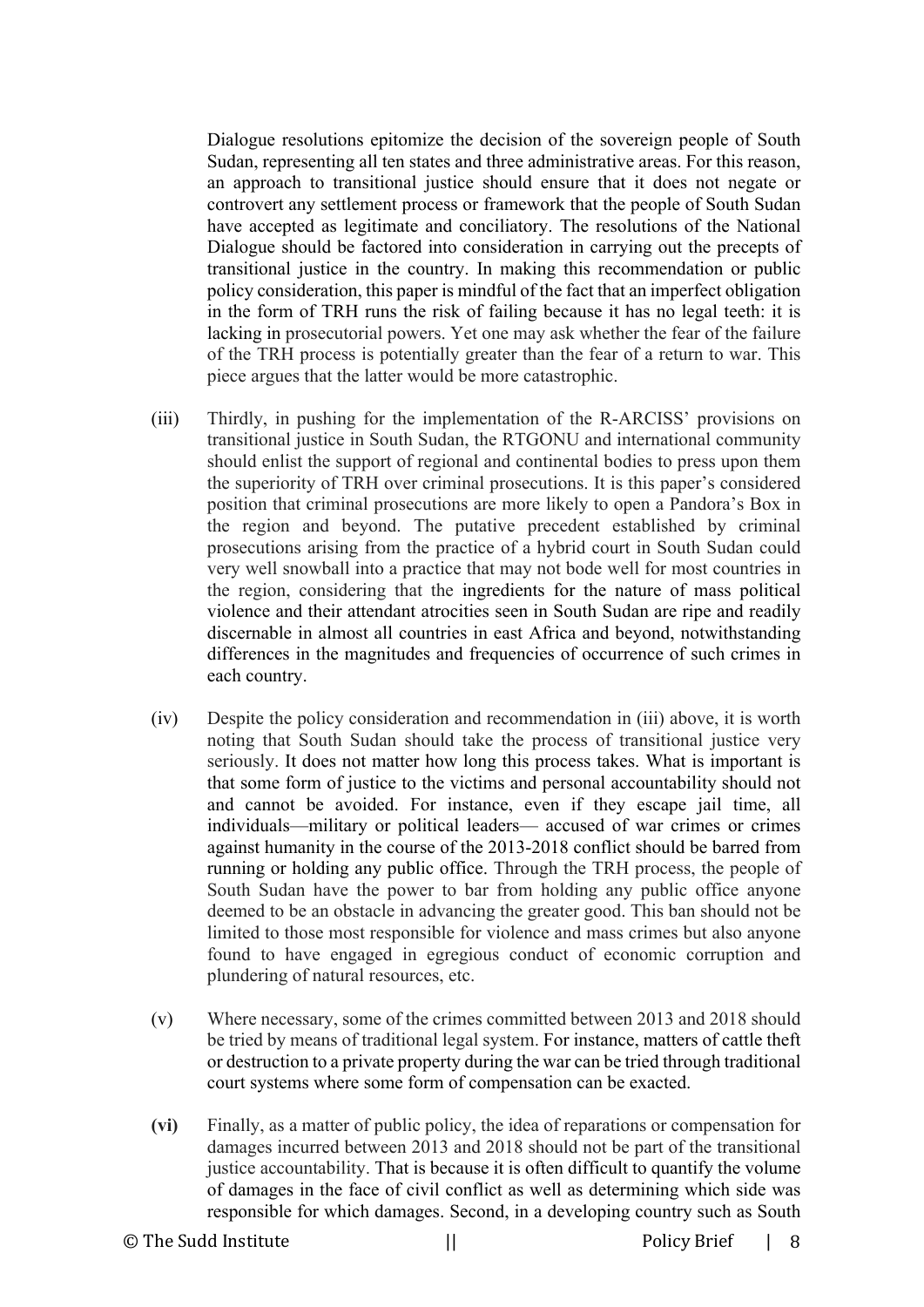Sudan which, for example, continues to struggle to pay its civil servants, effecting compensation would place an undue financial burden not only on the government itself, but also on the next generations of South Sudan. In light of the inability of the South Sudanese Government to even satisfy its own basic domestic and international obligations, it stands to reason that making compensation part of the TRH package is clearly impractical.

#### **Bibliography**

- Anonymous, "Human Rights in Peace Negotiations" (1996) 18 *Human Rights Quarterly*, 249-259.
- Blewitt, G.T." The International Criminal Tribunal for the Former Yugoslavia and Rwanda," in M. Lattimer and P. Sands, Eds, Justice for Crimes Against Humanity (Oxford: Hart Publishing, 2006).
- Clark, J.N., "Peace, Justice and the International Criminal Court: Limitations and Possibilities" (2011) 9 *Journal of International Criminal Justice*., 521-545.
- D'Amato, Anthony, "Peace vs. Accountability in Bosnia" (1994) 88 *The American Journal of International Law*, 500-506.
- Gissel, Line Engbo, "Justice Tides: How and When Levels of ICC Involvement Affect Peace Processes" 2015) 9 International Journal of Transitional Justice, 428–448.
- Good, Phil and Sylvie, "Peace Without Justice is No Peace at all: A Reflection from Beirut" (2019) available online at: Peace without Justice is no Peace at all: a reflection from Beirut - Church Mission Society (retrieved on February 14, 2021).
- Hayner, Priscilla B. Unspeakable Truths: Transitional Justice and the Challenge of Truth *Commissions,* 2nd Edition (London: Routledge, 2010).
- Krzan, Bartłomiej, "International Criminal Court Facing the Peace vs. Justice Dilemma (2016) 2 *International Comparative Jurisprudence* 81-88.
- Krzan, Bartłomiej, "The Relationship between the International Criminal Court and the Security Council" (2009) 29 Polish Yearbook of International Law, 65-84.
- LeRiche, Matthew, "In South Sudan Courts and Justice are Essential for Peace: A Reply to Mbeki and Mamdani" (2014), Africa Arguments, online at In South Sudan courts and justice are essential for peace: A reply to Mbeki and Mamdani – By Matthew LeRiche | African Arguments (retrieved on February 14, 2021).
- London School of Hygiene and Tropical Medicine, "War in South Sudan estimated to have led to almost 400,000 excess deaths" (2018), available online at: War in South Sudan estimated to have led to almost 400,000 excess deaths | *LSHTM*  (retrieved on February 14, 2021).
- Mbeki, Thabo and Mahmood Mamdani, "Courts Can't End Civil Wars" (2014) online at Opinion | Courts Can't End Civil Wars - The New York Times (nytimes.com) (retrieved on February 15, 2021).
- Nikkle, Marc R, Dinka Christianity: The Origins and Development of Christianity among the Dinka of Sudan with Special Reference to the Songs of Dinka Christians (Nairobi: Pauline Publications Africa, 2001).
- Ohlin, J.D., "Peace, Security, and Prosecutorial Discretion," in C. Stahn and G. Sluiter, Eds., The emerging practice of the International Criminal Court (London: Nijhoff, Leiden, 2009).
- *IGAD. "*Revitalized Agreement on the Resolution of the Resolution of the Conflict in the Republic of South Sudan (R-ARCIS) (2018).